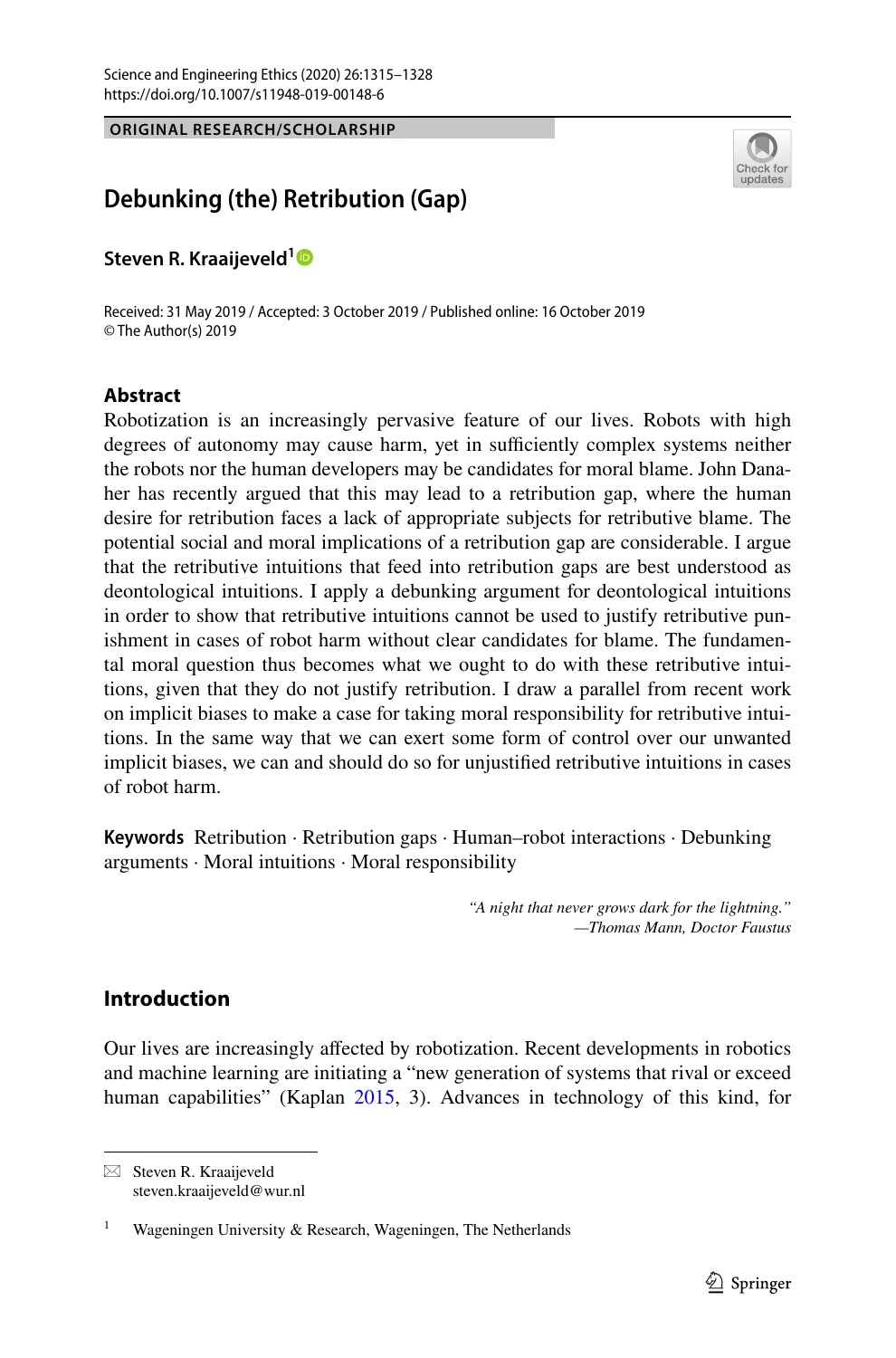example in the form of intelligent military robots (Hellström [2013;](#page-12-0) Sparrow [2007\)](#page-13-1), industrial robots (Solaiman [2017](#page-13-2)), or self-driving cars (Nyholm and Smids [2016\)](#page-13-3), have far-reaching moral, social, and legal consequences. They generate philosophical questions, such as whether robots can be held morally and legally responsible for their actions (Gunkel [2017;](#page-12-1) Matthias [2004\)](#page-13-4). These questions become especially pressing when something goes wrong, such as in the recent case of Elaine Herzberg, who was killed by a self-driving car in Arizona in 2018. We are at an early stage of understanding human responses to the (potential) products and efects of extensive robotization; yet it is vital that work in this area keeps up with technological advances and properly captures their signifcance.

John Danaher ([2016\)](#page-12-2) has recently examined some of the implications of advanced and widespread robotization for our attitudes toward punishment and blame in the face of perceived wrongdoing in cases involving robots with high degrees of autonomy. He warns that a retribution gap may open up when the human desire for retribution is confronted with a lack of appropriate subjects for retributive blame.<sup>1</sup> When robots cause harm, human beings are wont to seek out culpable targets in order to exact retribution—yet none may be found. The potential social and moral implications of a retribution gap are substantial; it may lead to moral scapegoating and could even threaten the rule of law if legal systems fail to accommodate common intuitions. In the wake of Herzberg's death, attacks were reported on self-driving cars in apparent retaliation. In a city near Phoenix, people threw rocks at a number of self-driving vans that were being tested; they also slashed their tires and generally pestered them, for instance by driving right in front of them and suddenly braking hard (Romero [2018](#page-13-5)).

In this paper, I scrutinize several components of the retribution gap argument, focusing on those pertaining to retributive intuitions in relation to normative claims. The "awkward dance," as Danaher describes it [\(2016](#page-12-2), 302), between descriptive psychology and normative ethics is what is most interesting and at the same time most controversial in the retribution gap discussion. I critically examine the socalled dance, especially in light of debunking work by Wiegman ([2017\)](#page-13-6) that targets deontological intuitions. I show that deontological intuitions, which are "intuitions that are revealed by widespread tendencies to judge or act [independently of] an act-consequential evaluation of actions<sup> $2$ </sup> (193), are ultimately at work in Danaher's account.

Empirically informed moral philosophy has witnessed a number of attempts to undermine the evidentiary status of moral intuitions (e.g., Kelly [2018](#page-13-7); Nichols [2014](#page-13-8)). If retributivist intuitions and the blame-seeking to which they give rise are in fact deontological intuitions, as I argue they are, then one should ask what

<span id="page-1-0"></span><sup>&</sup>lt;sup>1</sup> The retribution gap can be seen as a subcategory of responsibility gaps, which have been discussed at greater length in the literature, and which occur "when computerized, highly adaptive, autonomously operating devices, inevitably lead to a partial loss of the operator's control over the device," (Matthias [2004](#page-13-4), 176). Retribution and responsibility gaps, although related, are nevertheless supposed to be conceptually distinct (Danaher [2016](#page-12-2)).

<span id="page-1-1"></span> $2\,$  I have slightly modified Wiegman's [\(2017](#page-13-6)) definition, here and elsewhere.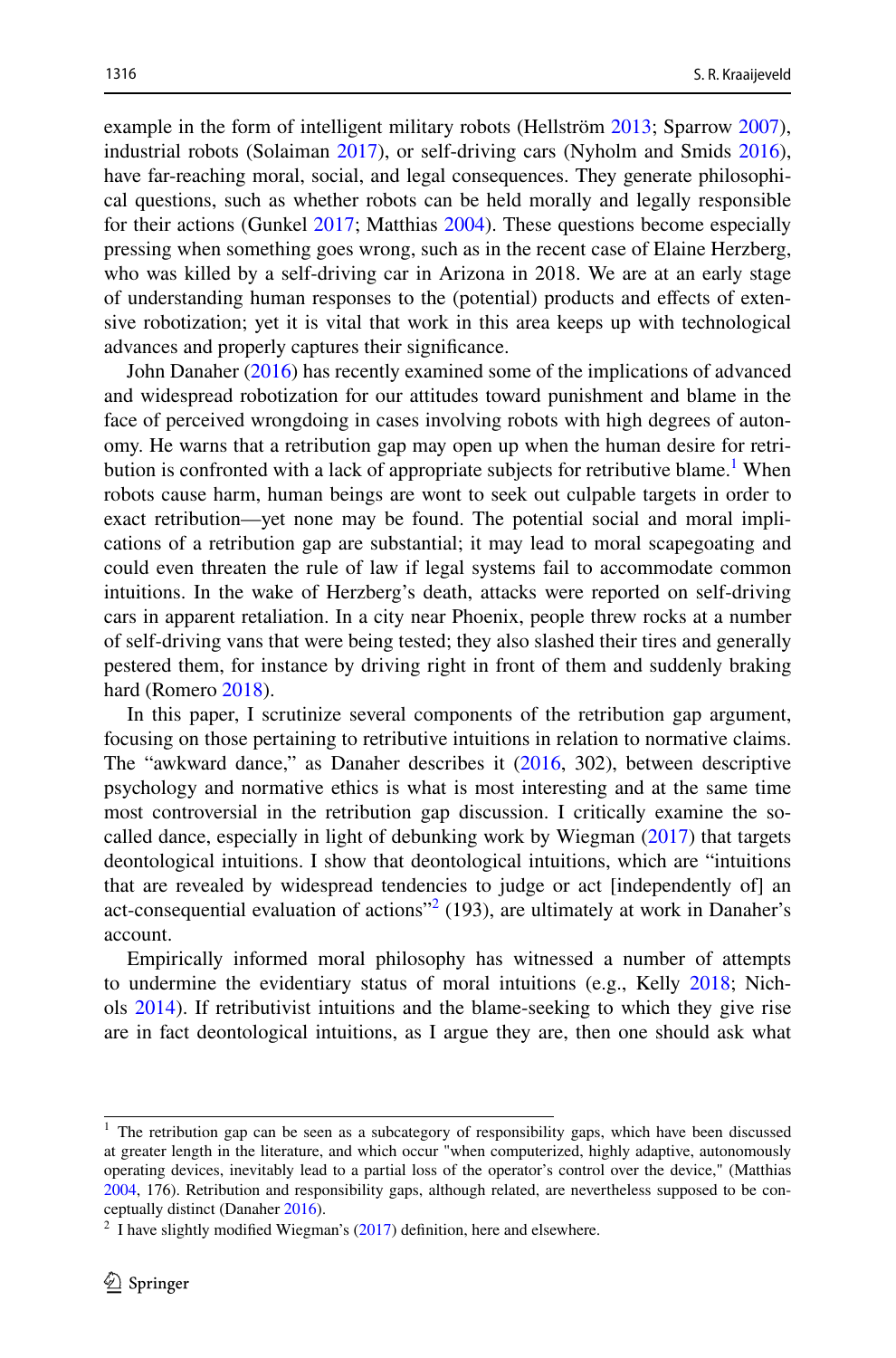debunking those intuitions would mean for the retribution gap. I contend that the most pressing and morally signifcant gap in fact arises between retributive intuitions and *what one ought to do with them*, rather than between those intuitions and the unsuccessful attempt to fnd appropriate targets for blame in the case of robot wrongdoings.

When retributive intuitions are properly understood in relation to normative theory, there may be no retribution gap to speak of. Instead, the fundamental question becomes *what to do* with retributive intuitions in cases of robot harm where there are no eligible targets for retributive blame. In response to this question, I draw a parallel from recent work on implicit biases and moral evaluation to make a case for taking moral responsibility—by exerting ecological control—for retributive intuitions in cases of robot harm without clear candidates for moral blame. For if these retributive intuitions are unjustifed, as I show they are, then one must not act on them.

# **The Retribution Gap**

In order to understand what the debunking of deontological intuitions means for the retribution gap, one must frst be clear about how, precisely, the gap emerges. Dana-her's [\(2016](#page-12-2)) argument for the retribution gap may be summarized as follows:

- (1) Human beings are innate retributivists; when we perceive harm, we seek to identify and desire to punish a culpable wrongdoer. This (i.e., retribution) is regarded by many moral philosophers as the right theory.
- (2) As robotization becomes more ubiquitous in society, and when robots come to have high degrees of autonomy, it is likely that these robots will cause more harm than they have heretofore done.
- (3) People will be seeking targets for retributive blame in these cases.
- (4) It is unlikely that either the robots or their makers will be eligible for retributive blame.<sup>[3](#page-2-0)</sup>
- (5) Therefore, a retribution gap arises: people want retributive punishment, but they fail to fnd an appropriate subject for the satisfaction of this desire.
- (6) Thus, increased robotization will lead to a retribution gap.

It is beyond the scope of this paper to examine in detail each of the six claims. I will assume that, aside from the relation between description and prescription that I wish to critically examine (as found primarily in claims 1, 3, and 5), the other claims hold true—the dynamics are as described by Danaher [\(2016](#page-12-2)).

<span id="page-2-0"></span><sup>&</sup>lt;sup>3</sup> Much of Danaher's ([2016\)](#page-12-2) argument ultimately depends on this claim, which is not uncontested (see, e.g., Nyholm [2018a](#page-13-9), [b](#page-13-10)). It is clear that, if there are always eligible targets for retributive blame in cases of robot harm, then there will be no retribution gap. As systems become increasingly autonomous, complex, and more substantially embedded in society, however, it stands to reason that targets for retributive blame will accordingly become more obscure. I think that this is enough to warrant retribution gap concerns (for a defense of retribution-gaps along diferent lines, see also De Jong [2019\)](#page-12-3).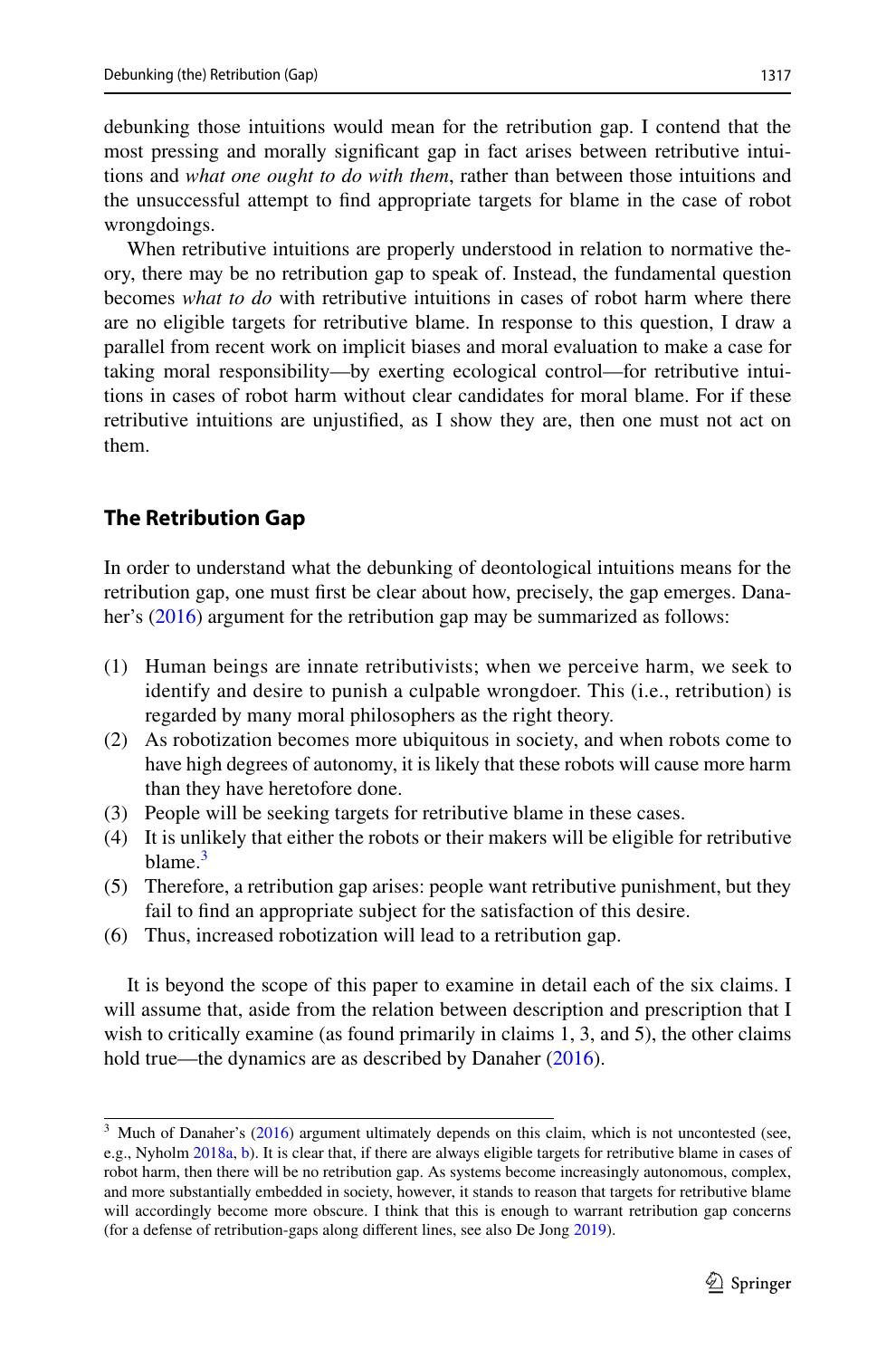The first claim in the argument is that people are innate retributivist, for which there is a substantial body of evidence (e.g., Carlsmith and Darley [2008;](#page-12-4) Jensen [2010](#page-12-5)). This is uncontroversial. What is not clear, however, is the nature of the retributivism with which Danaher is concerned. He defnes retributivism as "the belief that agents should be punished, in proportion to their level of wrongdoing, because they deserve to be punished," and distinguishes this from retributive blame, which is "appropriate when the agent is morally culpable for the harm that occurred" ([2016,](#page-12-2) 302). He writes of "powerful psychological drives pushing people to locate subjects of retributive blame," and a "general social desire for retribution" (ibid.).

What Danaher appears to be concerned with, and what is the most natural starting point in a discussion of people's desires for retribution, are intuitions—more specifcally, retributive intuitions. Danaher refers to intuitions directly only once in his paper,<sup>4</sup> when he acknowledges that doctrines "can sometimes fail to comply with intuitions of retributive justice" ([2016,](#page-12-2) 307). The psychological nature and process of retributive blame is relatively underdeveloped in Danaher's account. The most straightforward explanation of the phenomenon would be that, upon learning of some committed harm, a retribution intuition arises in an agent. This intuition may then drive the agent to respond with some act of retribution—whether by their own hand or indirectly, for instance through others. With retributive intuitions identifed as the starting point and proper domain for the forces that contribute to the retribution gap, it only remains to be said that retributive intuitions generally are a species of deontological intuitions (Wiegman [2017](#page-13-6)).

Danaher is therefore concerned with deontological intuitions, to the extent that retributive intuitions contribute to the retribution gap. Although he does not explicitly classify retributive intuitions as deontological intuitions, his working defnition of retributivism (and underlying intuitions) as "the belief that people should be pun-ished because they deserve it" (Danaher [2016](#page-12-2), 305) contrasts squarely with consequentialist theories of punishment (and underlying intuitions) that are typically more forward-looking by stressing benefcial outcomes like deterrence (Greene and Cohen  $2004$ <sup>[5](#page-3-1)</sup>. Given that deontological intuitions are "intuitions that are revealed by widespread tendencies to judge or act [independently of] an act-consequential evaluation of actions" (Wiegman [2017](#page-13-6), 193), these must be involved in Danaher's account of the retribution gap. For, without eligible targets for retributive blame, how could retributive intuitions pertain to the consequences of punishment? It is implausible that these retributive intuitions would inherently involve evaluations of actions in terms of consequences, when a potential consequences-bearing target is missing.<sup>6</sup>

<span id="page-3-0"></span><sup>4</sup> Two other instances where he explicitly refers to intuitions involve explanations of the work of others.

<span id="page-3-1"></span><sup>&</sup>lt;sup>5</sup> This is the standard account of deontological versus consequentialist theories of punishment, where the two are set off against each other. In principle, however, there is no reason why consequentialist approaches could not accommodate deontological elements (e.g., those pertaining to the good or the right). The consequentialist could, for instance, include in their theory of the good a claim to the efect that it is good if evil people sufer (see also Portmore [2011\)](#page-13-11). Thanks to Sven Nyholm for this point.

<span id="page-3-2"></span><sup>6</sup> Of course, consequences may be taken as something larger and nonspecifc here, for instance as consequences for society at large, should some form of retribution (without target) occur. This, however, seems to stretch retributive intuitions beyond recognition. It also goes against Danaher's ([2016\)](#page-12-2) point that, when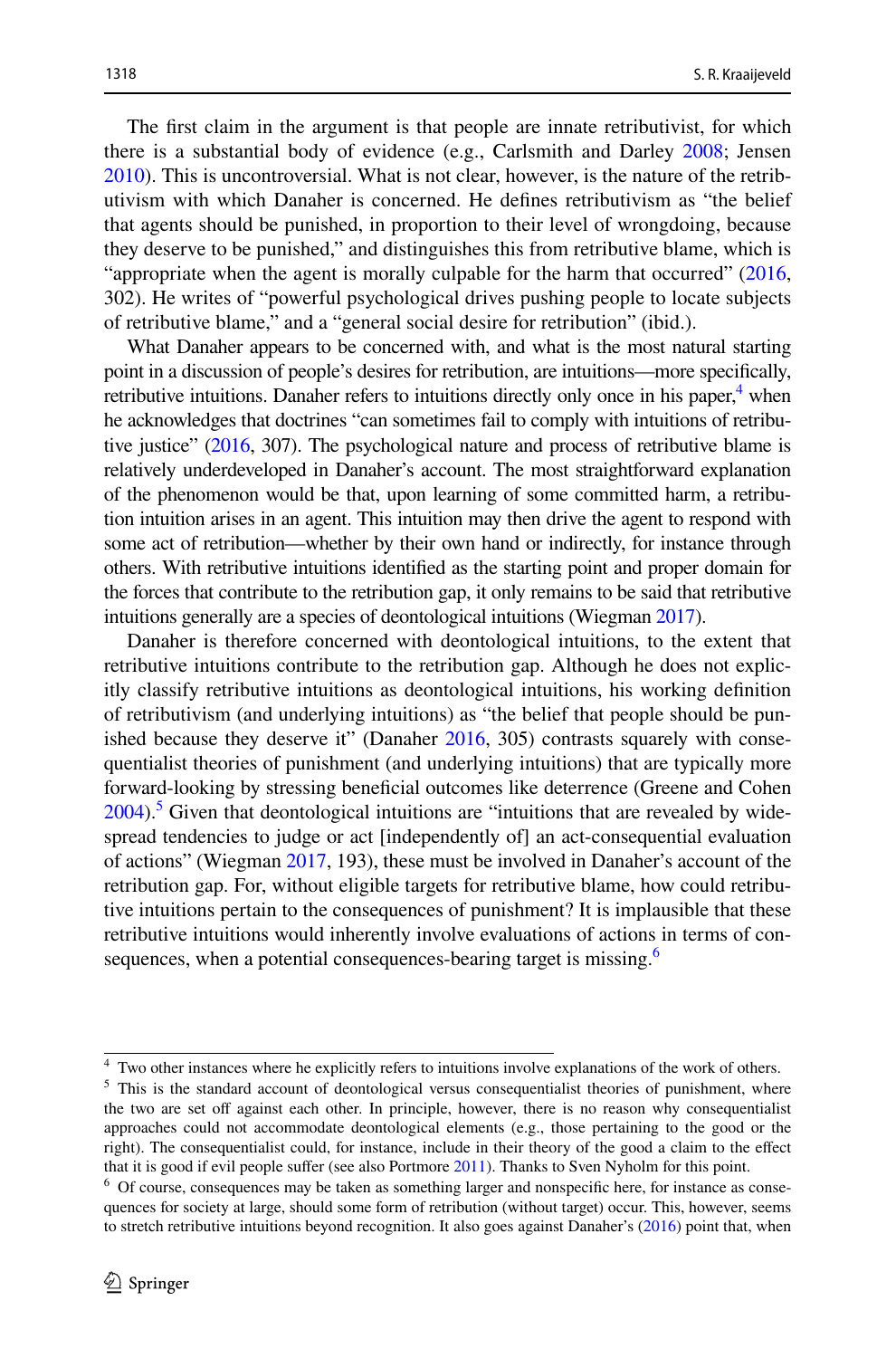The self-confessedly problematic aspect of Danaher's frst claim is its second part. Here, he adds that "many moral and legal philosophers believe that this is the right thing to do" to the idea that when there is perceived causal responsibility for harm, people attach retributive blame [\(2016](#page-12-2), 301). One would have expected the normative claim about retribution to appear at the very end of the overall argument, in order to give weight to the retribution gap as something that is not merely a description of people's psychological responses to cases where harm has been caused that cannot facilely be attributed to an agent. Instead, the normative claim that retributivism is justified is affixed to the beginning of Danaher's argument. That the two—retributive intuitions and the justifcation of retribution—can and should be separated is at the heart of my critique. I will return to this idea shortly.

One fnal point must be made, which is that focusing on the so-called descriptive-prescriptive dance does not cut arbitrarily into the argument for a retribution gap. Danaher writes that "the combination of this normative stance with the general social desire for punishment is what makes the retribution gap worthy of our attention," and, rather more forcefully, that it is "the potential mismatch between the general desire for retribution and the specifc requirements of retributive moral theory" that makes the retribution gap "so disturbing" ([2016,](#page-12-2) 302). It is crucial, therefore, that the reasoning behind this aspect of the account is sound.

Although it is not strictly the last, Danaher's ffth claim—that if there are no appropriate subjects of retributive punishment to be found by retribution-seeking agents, a retribution gap emerges—does most of the work in the fnal stage of the argument.<sup>[7](#page-4-0)</sup> In relation to this fifth claim, Danaher is attentive to one potential criticism, which goes as follows. A moral retributivist believes that people should be punished because and when they deserve it; therefore, there cannot be a gap—for if there is no suitable target for retributive blame, then no one ultimately goes unpunished who deserves to be punished  $(2016, 305)$  $(2016, 305)$ . Danaher grants that this view is correct, at least from the perspective of a retributivist, but insists that this does not mean that there are no moral or normative concerns that arise from the gap. He goes on to argue for three normative concerns related to the retribution gap, which "should be of interest to everyone" (ibid.). These are: (1) an increased risk of moral scapegoating, (2) a potential threat to the rule of law, and (3) a strategic opening for those who oppose retributivism. I will return to some of these implications later.

Since, as I have argued, deontological intuitions are at work in the formation of the retribution gap, it is important to assess their nature and meaning, particularly in relation to retribution as a normative theory.

Footnote 6 (continued)

it comes to the desire for retribution, people tend to want to see individuals punished. Thanks to an anonymous reviewer for pushing me to further develop this argument.

<span id="page-4-0"></span>The sixth and last claim simply relates the fifth back to robotization.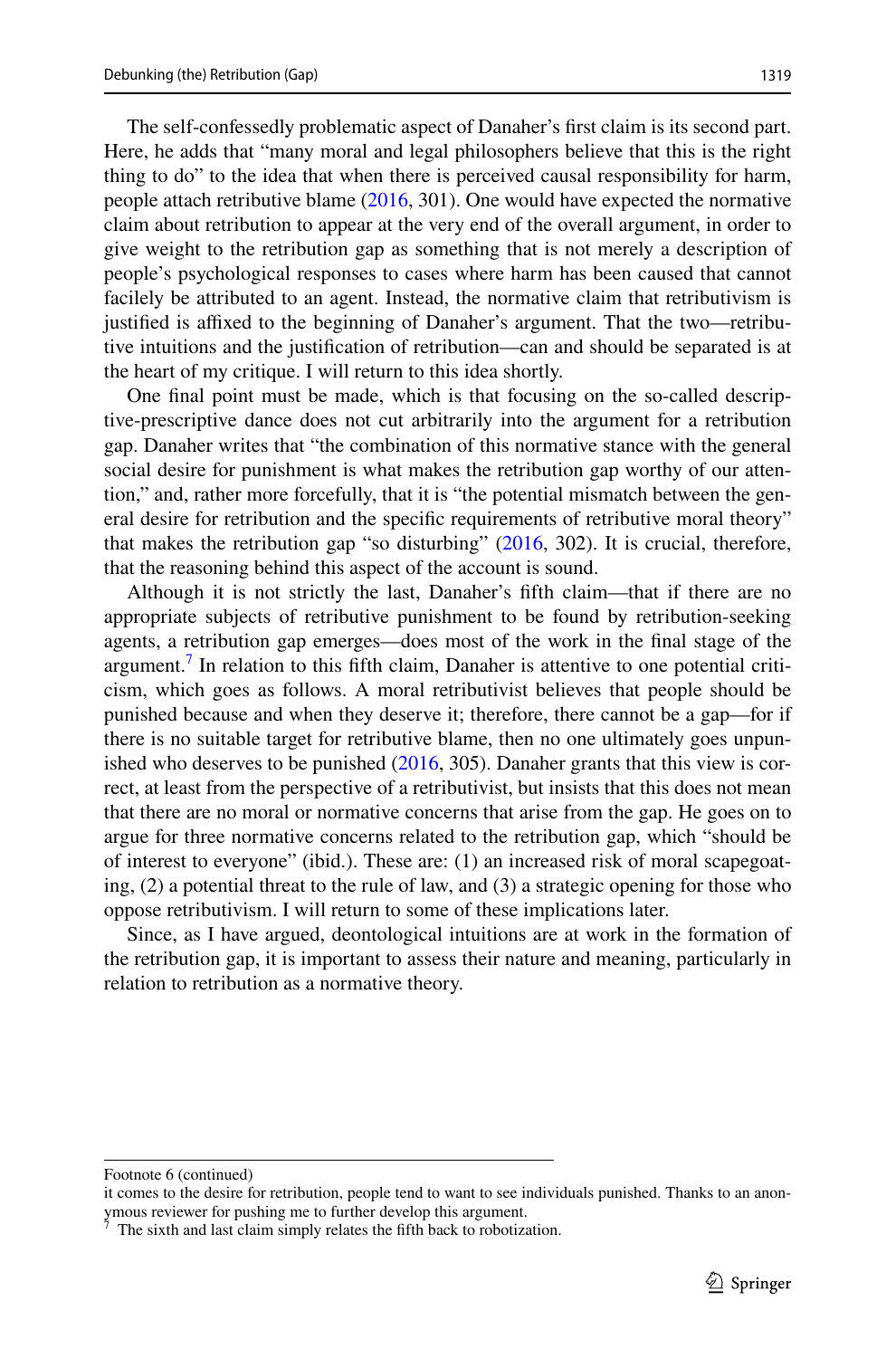#### **Debunking Retribution**

Debunking arguments generally serve to "clear the epistemic ground: they show who owes a plausible justification for their beliefs in the second round of inquiry" (Sauer [2018](#page-13-12), 3). The application of debunking arguments to moral theory has a relatively short but lively history (e.g., Kahane [2011](#page-12-7); Singer [2005](#page-13-13); Street [2006\)](#page-13-14). I will focus on debunking within the purview of the kind of intuitions that I have argued underlie the retribution gap, namely deontological intuitions. On that subject, Greene ([2008\)](#page-12-8) set the stage with his dual-process theory of moral judgment, according to which consequentialist intuitions are produced by more cognitive processes, while deontological intuitions—including retributive intuitions—are produced by more emotional or 'alarm-bell' processes.<sup>[8](#page-5-0)</sup>

Whether Greene's dual-process theory allows him to successfully debunk deontology has been questioned (Berker [2009;](#page-12-9) Sauer [2012\)](#page-13-15). A more promising approach is provided by Wiegman [\(2017](#page-13-6)), who extends the project of debunking deontologi-cal intuitions while building on Greene's groundwork.<sup>[9](#page-5-1)</sup> His argument is intended to sever the evidentiary connection between a particular type of deontological intuitions—retributive intuitions—and the principles that it appears to support. In my view, Wiegman's account has greater sophistication and viability than Greene's, and is more directly translatable to the current discussion of the retribution gap.<sup>[10](#page-5-2)</sup>

Instead of explaining the diference between deontological and consequentialist intuitions in terms of the diference between the relative infuences of emotion and cognition, <sup>[11](#page-5-3)</sup> Wiegman ([2017\)](#page-13-6) captures the difference by distinguishing prospective from non-prospective processes, where non-prospective processes bestow nonderivative value on actions—that is, value which does not derive from the action's consequences. He proposes the following debunking argument, which is worth quoting at length:

Suppose that some non-prospective processes were selected for their ftnessenhancing consequences. If these processes also cause deontological intuitions because of their consequences, then the function of non-prospective processes (producing good outcomes) disconnects them from the states of afairs that intuitions report (that actions have value aside from their outcomes). (201)

<span id="page-5-0"></span><sup>&</sup>lt;sup>8</sup> Greene assumes that, within the domain of punishment, "deontological" and "retributivist" are essentially interchangeable, even though they are conceptually distinct [\(2008](#page-12-8), 21). To my knowledge, equating the two in this way has not been challenged in the literature—at least not within the domain of punishment. This adds further weight to my claim that Danaher is concerned with deontological intuitions as much as with retributive intuitions.

<span id="page-5-1"></span><sup>&</sup>lt;sup>9</sup> Wiegman calls his account a "friendly amendment" to Greene's dual-process theory of moral judgment ([2017,](#page-13-6) 194).

<span id="page-5-2"></span><sup>&</sup>lt;sup>10</sup> It must be noted that, while I have selected Wiegman's  $(2017)$  $(2017)$  debunking account because it appears to me to be the most successful and pertinent, there may well be other ways to undermine retributive intuitions.

<span id="page-5-3"></span> $11$  As, for instance, done by Greene ([2008\)](#page-12-8).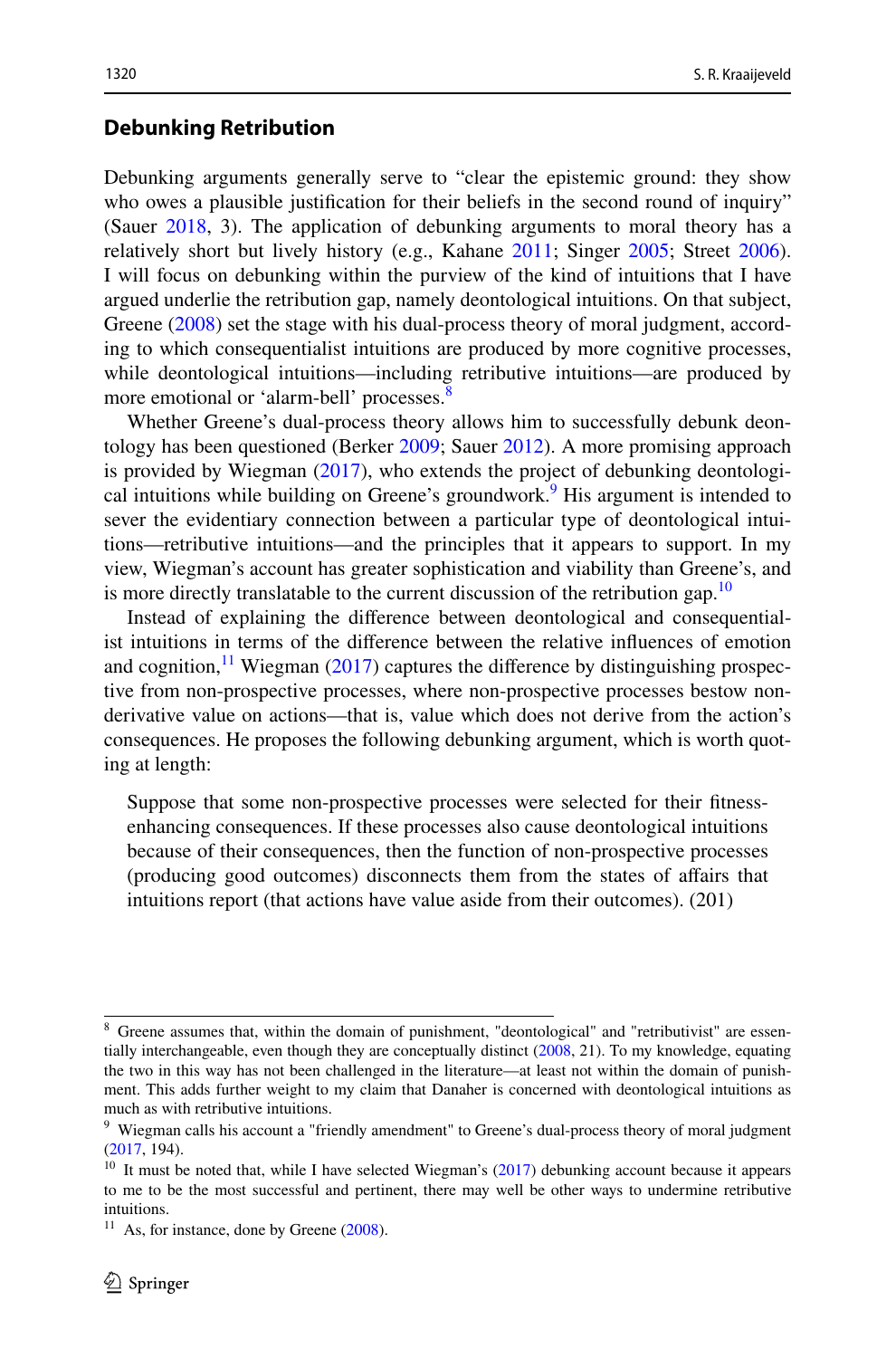The evolution of non-prospective processes, therefore, gives us an undercutting defeater for deontological intuitions. That is, it provides an evidential defeating argument that dissolves the evidentiary link between psychological processes and the states of afairs that they represent.

In relation to retributive intuitions specifcally, Wiegman ofers anger as an example of a non-prospective process, since it places non-derivative value on actions. He delineates a retributivist principle R that is responsible for retributive intuitions:

R: The value (or justifcation) of an act of punishment is not (or not only) derived from the consequences of the act (or the practice) of punishment.

Wiegman then provides an evolutionary account of anger in relation to punishment and cooperation, in order to show that "deterrence (or any other consequence of punishment) cannot be an indicator of any value that a punishment might have aside from its consequences," so that "the putative evolutionary function of anger in the production of retributive intuitions serves as an undercutting defeater for those intuitions with respect to  $R''(2017, 205)$  $R''(2017, 205)$  $R''(2017, 205)$ . The evidentiary connection between retributive intuitions and the retributive principle R is thus severed.

Given that an emotion like anger produces retributive intuitions as a result of the biological consequences of those intuitions, the intuitions themselves turn out to be poor indicators of non-derivative value (cf. Street [2006](#page-13-14)). Deontological intuitions more generally may still have non-derivative value, but they cannot be used as (normative) evidence for or a justifcation of such value.

# **Debunking the Retribution Gap**

Now it is time to combine what has been said about deontological debunking and the retribution gap, in order to gauge what the former means for the latter.

What must be noticed frst and foremost is that Wiegman's principle R lines up neatly with Danaher's conception of retribution and the consequences of retributive intuitions for cases of robot-caused harm. It follows from Wiegman's account that deontological retributive intuitions in cases of robot harm are not a good indicator of the non-derivative value of punishment. One cannot derive normative conclusions from these intuitions.

Danaher is aware that the retribution gap as he describes it leaves room for non-retributive approaches to punishment. In one sense, then, Wiegman's debunking account could be used to argue for just such an approach: retributive intuitions cannot be used as evidence for the non-derivative value of punishment, so that we ought to look elsewhere instead—to consequentialist theories of punishment, for instance.<sup>12</sup> This is hasty, however. The retribution gap opens up precisely *because* of the interplay between descriptive psychological processes and normative theory, so that one cannot arrive at the 'end' of the gap after it has been opened up, so to speak, in order to then speculate—as if independently from

<span id="page-6-0"></span><sup>12</sup> But see also footnote 2.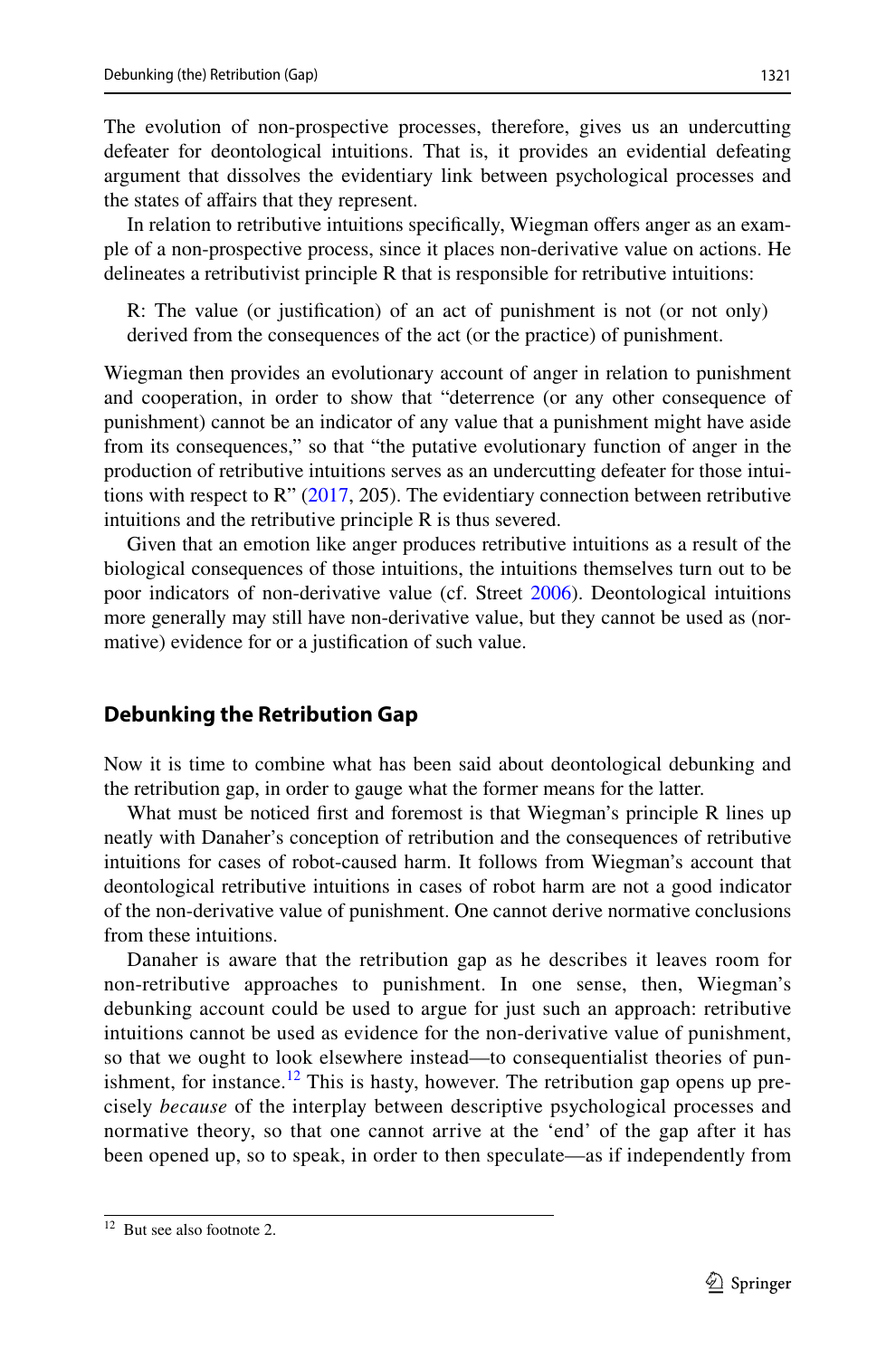the process itself—about part of what caused the gap in the frst place, namely normative theory. Yet this is what Danaher appears to do.

What seems to be missing from the retribution gap account as it stands is what may be called a metaethical stance; a position from which to connect the descriptive to the normative in a more coherent way. Consider Danaher's reference to the fact that there are many legal and moral philosophers who hold that the "retributive attitude" is correct ([2016](#page-12-2), 299). This broad statement of the normative status of retribution actually does very little work in Danaher's argument for the retribution gap, which is perhaps surprising given the emphasis on the relation ("dance") between descriptive and normative theory. All the same, in light of Wiegman's debunking of deontological intuitions, it will not do to simply introduce normative conclusions concerning retribution, for there may be substantive diferences in how those conclusions are reached. More specifcally, if some of the arguments of the theorists that Danaher adduces rely on the ostensible evidentiary connection between retributive intuitions and the non-derivative value of punishment, then these, as I have shown, are inadmissible. Normative conclusions regarding the retributive attitude therefore cannot be assumed beforehand; they require careful argumentation and clarifcation when it comes to the role played by retributive intuitions in light of their evidential status.

It is beyond my scope here to dissect the arguments of the philosophers that are introduced by Danaher in support of the normative appropriateness of retribution. This would also give them more attention than Danaher does himself. Nevertheless, given that the blanket use of retributive intuitions as evidence for retributive theories of punishment has been shown to no longer be feasible, the case for a retribution gap will be better off without theories that rely on this logic. In any case, in the end, it is not clear what role—if any—normative theory plays in the retribution gap, for intuitions about retribution may lead to blame attribution and desire for punishment *entirely independently* of any formal normative theory of punishment. Purely descriptively, people may experience retribution intuitions in the case of robot harm, people may fnd no one specifc to blame, and people may hence be left with an unsatiated retribution desire. In other words, normative theory does not play a causal role in the retribution gap.

If it is wrong to use retributive intuitions as evidence for non-derivative theories of punishment, then this also applies to cases of robot harm. Conversely, this means that the evidentiary fssure between retributive intuitions and normative theory is not just informative in cases of robot harm, but will extend to any instance where retributive intuitions are sought to be mapped onto particular states of afairs. Interestingly, Danaher writes that, if no appropriate subjects of blame are to be found in cases of robot harm, then "moral retributivists could respond [to this] by saying that ordinary folk simply need to recalibrate their intuitive judgments" ([2016](#page-12-2), 308). It is not clear why he singles out moral retributivists. If retributive intuitions cannot be used to support retributivism about punishment, then (1) everyone needs to recalibrate their intuitions, to the extent that they stand in an untenable relation to matters of fact, and (2) this is—or should be—as much of a concern to non-retributivists about punishment.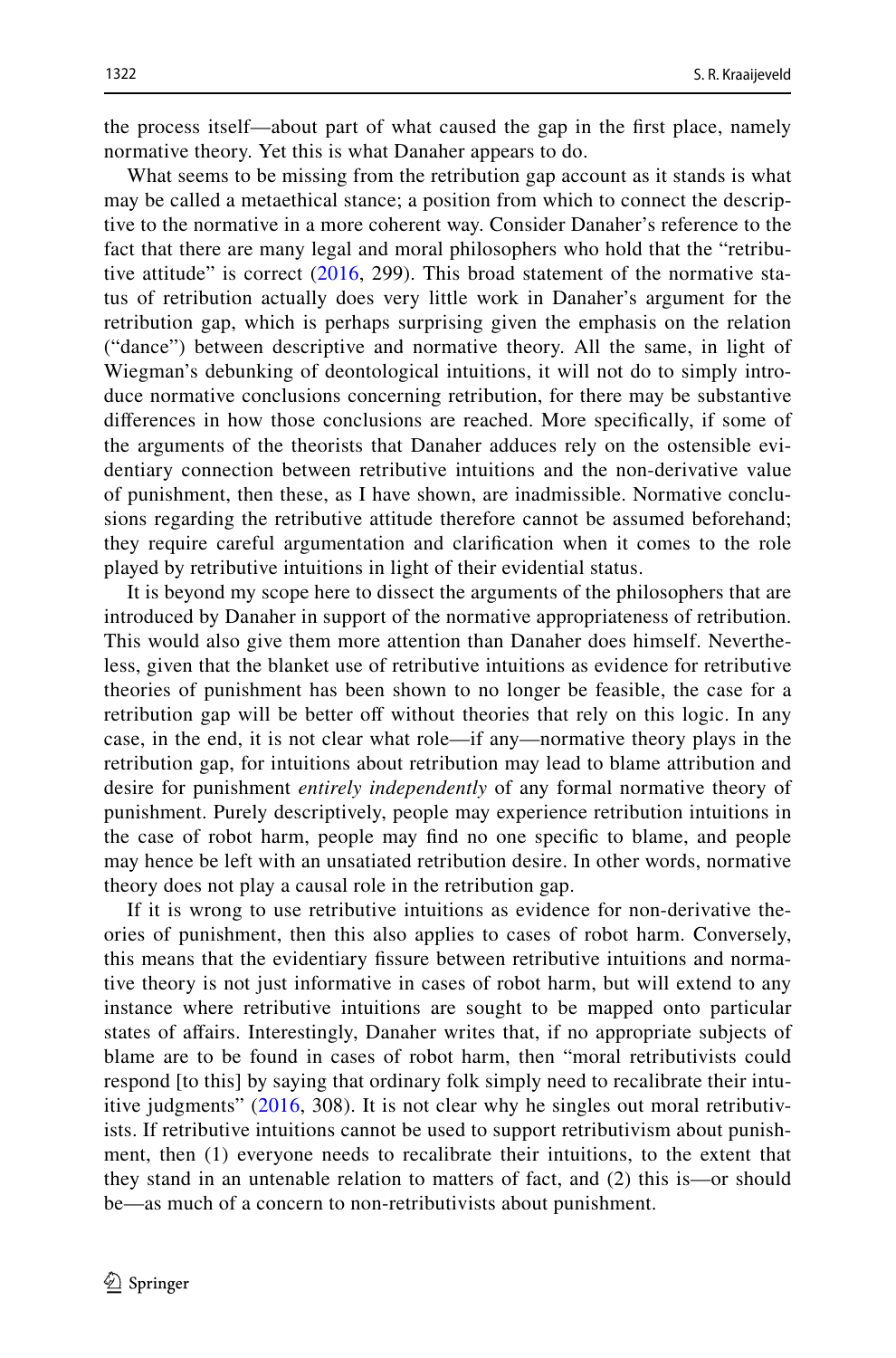It takes a description of the retribution gap to be able to plug it. Nevertheless, if the biggest source of worry—the major form of risk—in cases of robot harm centers on an unanswered or unanswerable set of retributive intuitions, as I think it does,  $13$ then what matters above all else is that these intuitions are addressed. Part of doing that means understanding their nature and the purpose they serve.

#### **Moral Responsibility**

At the very least, retributive intuitions cannot be used to justify retributive punishment. Yet, although retribution is not justifed by the retributive intuitions that people experience in cases of robot harm, those intuitions still remain. The discussion of the retribution gap, after all, is sparked by their presence and prevalence. This leaves us with the practical problem of what to do with them—the fundamental problem, as I understand it, behind the retribution gap.<sup>14</sup> To be clear: retribution in cases of robot harm without an identifable target for retribution might still be justifed. It simply cannot be justifed on the basis of retributive intuitions. One might wonder, then, what retributive intuitions are good for. If they merely point toward, but cannot justify, acts of retribution, then prudence would recommend that the intuitions be ignored—at least until they are deemed justifed. For the ways in which people respond to cases of robot harm without clear targets for blame need to be justifed, especially when this involves retribution. However, as soon as a theory of punishment is found to justify particular responses in these cases, retributive intuitions become superfuous. This is because there would be no good reason to act on one's intuitions rather than to act according to the normative demands stipulated by a justifed theory of punishment (cf. Unger [1996](#page-13-16)).

I want to take it one step further. Before I do so, it must be noted that worries about the retribution gap may turn out to be overblown, once we understand the agency of robots in terms of human–robot collaborations rather than as (purely) independent of human agency (Nyholm [2018a,](#page-13-9) [b](#page-13-10)). Let us nevertheless assume that, as postulated by the retribution gap argument, there are and will be cases of robot harm where targets for moral blame are not to be found even though people search for them.<sup>[15](#page-8-2)</sup> It seems highly unlikely to me that retribution is the appropriate response in situations where there is truly no target for retributive blame. Danaher's defnition of retribution as "the belief that agents should be punished, in proportion to their level of wrongdoing, because they deserve to be punished," and of retributive blame as "appropriate when the agent is morally culpable for the harm that occurred"

<span id="page-8-0"></span><sup>&</sup>lt;sup>13</sup> And Danaher appears to agree, in speaking of the "desire for retribution [that] will go unfulfilled" (2015, 305).

<span id="page-8-1"></span><sup>&</sup>lt;sup>14</sup> The argument that some (kinds of) moral intuitions are, upon further analysis, not justified—and therefore are not to be given weight in moral theory—is not new. Recently, for example, Greene ([2013\)](#page-12-10) has argued that deontological moral intuitions fail to track morally relevant features of moral dilemmas, so that one's moral theory—in Greene's case, a utilitarian metamorality—ought not to be based on them. (But see Kraaijeveld and Sauer ([2019\)](#page-13-17) for a critique of this approach.).

<span id="page-8-2"></span><sup>&</sup>lt;sup>15</sup> See also footnote 3.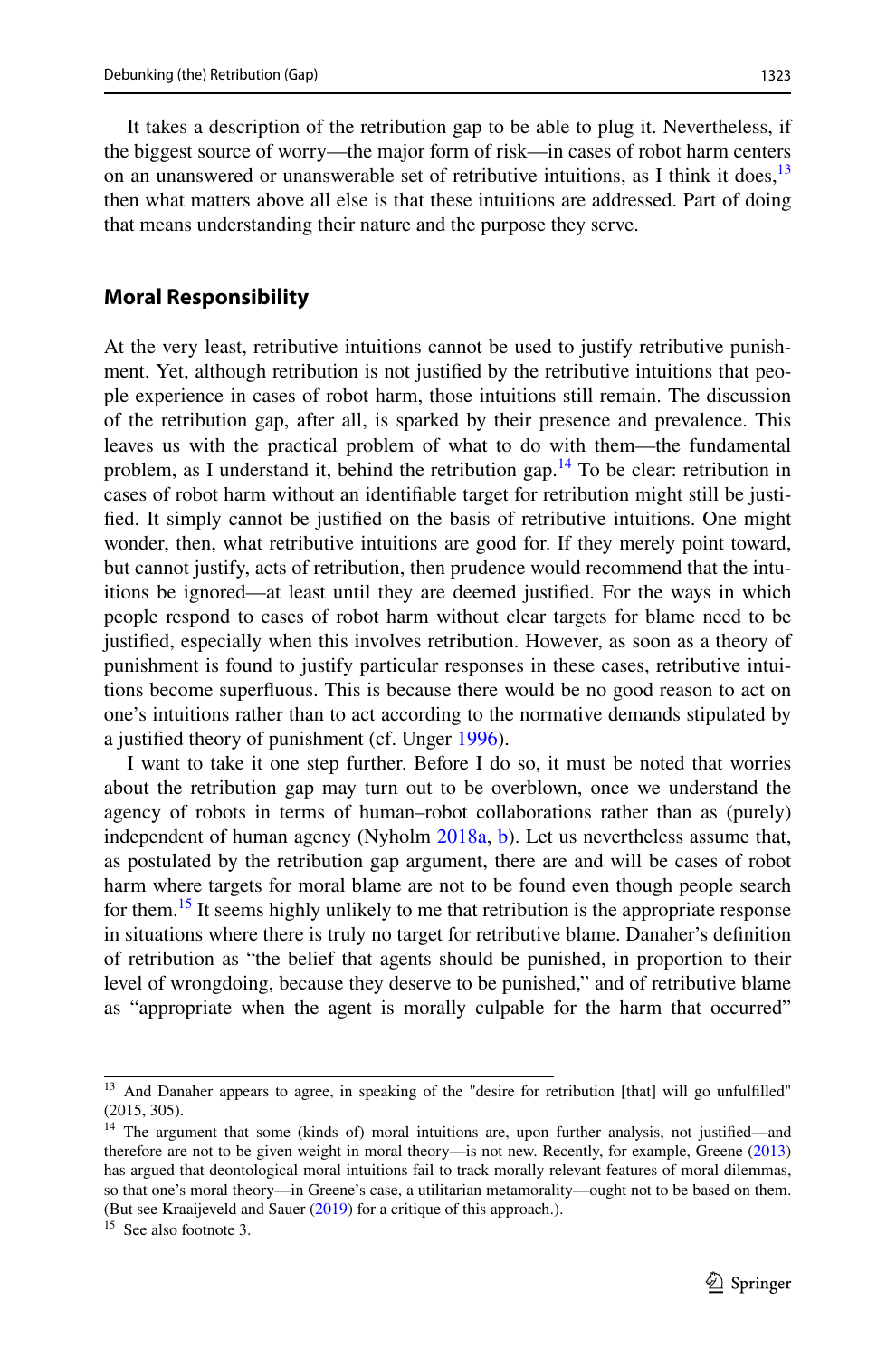[\(2016](#page-12-2), 302) literally point toward nothing in cases of robot harm when there are no identifable moral agents. This is, of course, part of the problem outlined by the retribution gap. If we combine the notion of pointing-to-nothing, however, with the idea that retributive intuitions cannot by themselves justify retribution, then we have at least a *prima facie* case against giving any weight to acting on retributive intuitions in the scenarios stipulated to give rise to a retribution gap.

The case for disregarding retributive intuitions is further strengthened by the fact that acting on them in cases of robot harm is likely to lead to morally wrong behavior like moral scapegoating.<sup>16</sup> When the Arizonans attacked self-driving cars, one cannot say with certainty that what spurred them on were retributive intuitions. However, the case is suggestive.<sup>17</sup> Consider the facts. Elaine Herzberg was struck and killed by a self-driving car operated by Uber; the human test driver (who was not operating the vehicle, but who was there to take control should this be necessary) was a woman named Rafaela Vasquez; and the car itself was a Volvo (Stilgoe [2019](#page-13-18)). The self-driving cars that the Arizonans sabotaged were operated by Waymo, a former Google project; the emergency backup drivers were, one must presume, not Rafaela Vasquez; and the cars themselves were diferent (not even the same model) from the one that struck Herzberg (Romero [2018\)](#page-13-5). All in all, then, none of the relevant actors were the same across the two cases. More specifcally, none of the eligible targets for moral blame—the operating company, the human drivers, or the car producers—were the same. Putting aside questions about the particular form that retribution took in this case,  $^{18}$  one is hard-pressed to find a justification for retribution here. In light of Danaher's defnition of retributivism as the belief that agents should be punished because and to the extent that they deserve it,  $\frac{19}{12}$  it appears to me that none of the targets in the city near Phoenix were eligible candidates for moral blame. After all, none had a causal connection to the original accident. The case seems to illustrate the kind of moral scapegoating that can result from retribution gap dynamics.

To the extent that we are all subject to retributive intuitions in these cases (if the scope of the retribution gap is as wide as it has been described to be), it seems that we would do best not to yield to their infuence. If I am right—if we ought to discount retributive intuitions in cases of robot harm without targets for moral blame then this might seem like an uphill battle, insofar as intuitions are automatic, kneejerk responses beyond conscious control (e.g., Greene [2008;](#page-12-8) Haidt [2001\)](#page-12-11). It may appear that we are stuck with them and, relatedly, that we are not responsible for them. While intuitions—including those pertaining to retribution—appear to be beyond direct control, however, they need not be characterized as beyond *any* form

<span id="page-9-0"></span><sup>&</sup>lt;sup>16</sup> Danaher writes that, "[i]f there is a deep human desire to find appropriate targets for retributive blame, but none really exist, then there is a danger that people will try to fulfll that desire in inappropriate ways. Or, perhaps even more serious than this, that other social actors will take advantage of the desire in inappropriate ways" ([2016,](#page-12-2) 307).

<span id="page-9-1"></span> $17$  I would like to thank an anonymous reviewer for suggesting that I discuss this case.

<span id="page-9-2"></span><sup>&</sup>lt;sup>18</sup> Attacking cars on the street, thus also putting human drivers and pedestrians at risk, is highly unlikely to be justifed, even if some other form of retribution might be.

<span id="page-9-3"></span><sup>&</sup>lt;sup>19</sup> This is a fairly standard definition of retributivism (cf. Hanna  $2018$ ).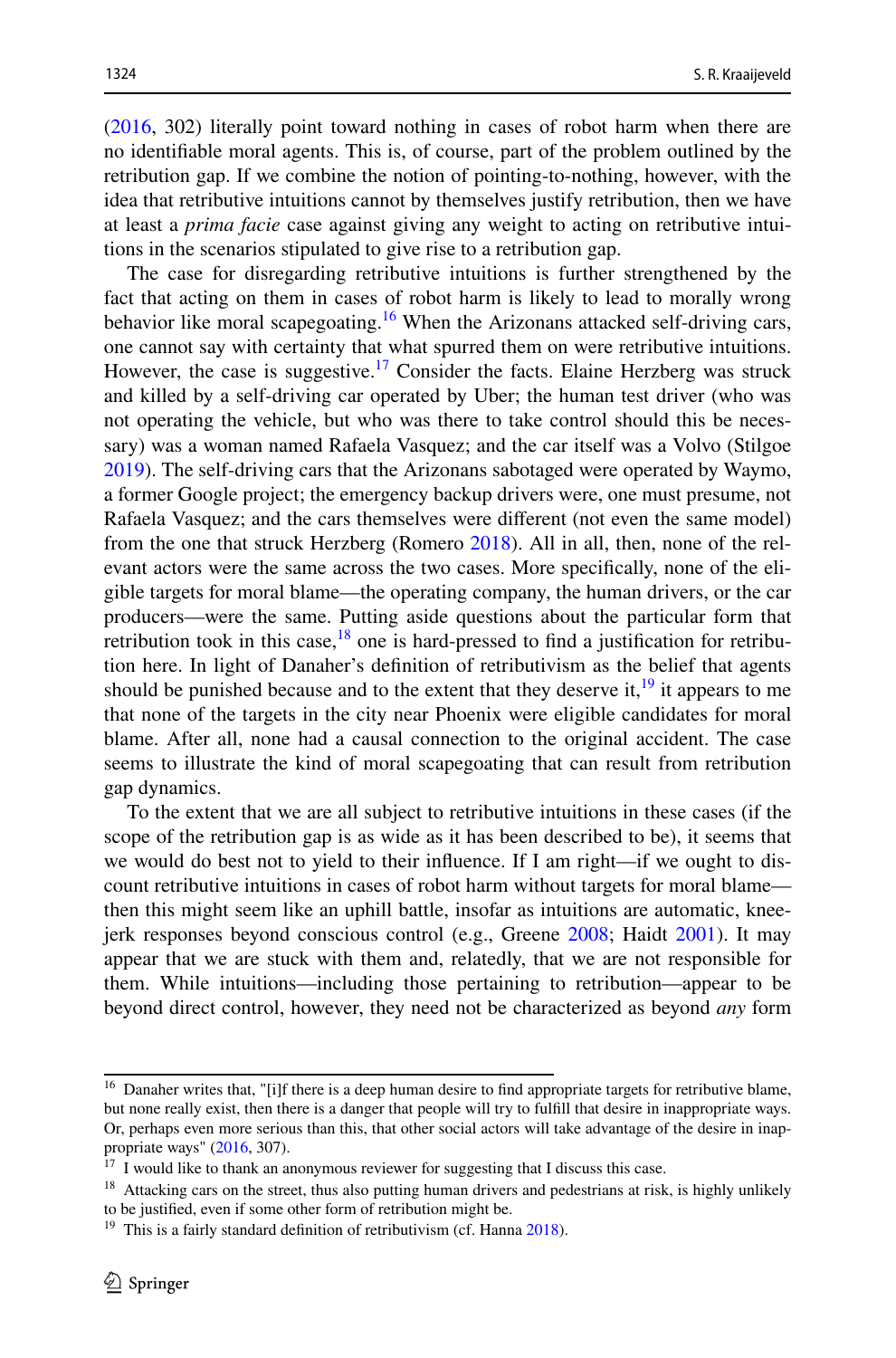of control. Railton ([2014\)](#page-13-19) has argued, for instance, that intuitions are part of a fexible and sophisticated learning system, which opens up the possibility of honing them over time in order that they may (better) guide decision and action. Even without such a neuroscientifc approach, however, there are indirect ways in which retributive intuitions can be brought within the realm of individual control.

A parallel may be drawn here to recent work on implicit biases and moral character. Implicit biases are "discriminatory biases based on implicit attitudes or implicit stereotypes," which are considered to be especially problematic because they tend to result in behavior that "diverges from a person's avowed or endorsed beliefs or principles" (Greenwald and Krieger [2006](#page-12-13)). When characterized as unintentional, unavoidable, automatic associations, these biases look to be paradigmatically beyond an individual's control (Holroyd [2012\)](#page-12-14). Nevertheless, there are reasons to think that people are still morally responsible in some ways for their implicit biases (Holroyd et al. [2017](#page-12-15)). Holroyd and Kelly ([2016\)](#page-12-16) have built on the work of Andy Clark ([2007;](#page-12-17) Clark and Chalmers [1998\)](#page-12-18) to argue that we have ecological control over implicit biases, which is sufficient for moral evaluation. An individual takes ecological control "when they refectively decide to manipulate their mental states or environment, so as to shape their cognitive processes" (Holroyd and Kelly [2016,](#page-12-16) 119). More precisely, what Holroyd and Kelly have in mind is:

…the recursive use of control to enhance and heighten control itself. An agent can do this by fne-tuning the role of subsystems which in turn help produce dispositions and behaviors that can better fulfl her more distal goals, thus allowing her to better behave in ways that more precisely refect her intentions, and more crisply conform to her considered ideals and values. Ultimately, a person can calibrate subsystems that guide behavior until eventually they operate, on their own, in precisely the way she wants them to operate, even when she is not consciously and explicitly attending to them. [\(2016](#page-12-16), 119)

One requirement of taking ecological control in this way is that an individual is at least sometimes able to refectively control their behavior (Holroyd and Kelly [2016](#page-12-16)).

Retributive intuitions in cases of robot harm appear to me to be less elusive than the implicit biases targeted by Holroyd and Kelly ([2016\)](#page-12-16), and individuals are certainly capable (at least in principle) of refecting on their intuitions and controlling their behavior. That is to say, if implicit biases are legitimate subjects for moral evaluation by virtue of being susceptible to ecological control by agents, then so are retributive intuitions. And if retributive intuitions are unjustifed in cases of robot harm where there are no candidates for moral blame, then one ought not to let them guide one's behavior. One must not be led by them to acts of retribution. Danaher writes that the implications of the retribution gap will vary "depending on your pre-ferred theory of punishment" [\(2016](#page-12-16), 307). I propose instead that what ultimately matters is the control that you exert over the retributive intuitions for which you are morally responsible.

One way of wielding ecological control over implicit bias is through implementation intentions. Implementation intentions are "if–then plans" that complement goal intentions by identifying "(a) a good opportunity to act," and "(b) a suitable goal-directed response to that opportunity" (Webb et al. [2012,](#page-13-20) 15). Holroyd and Kelly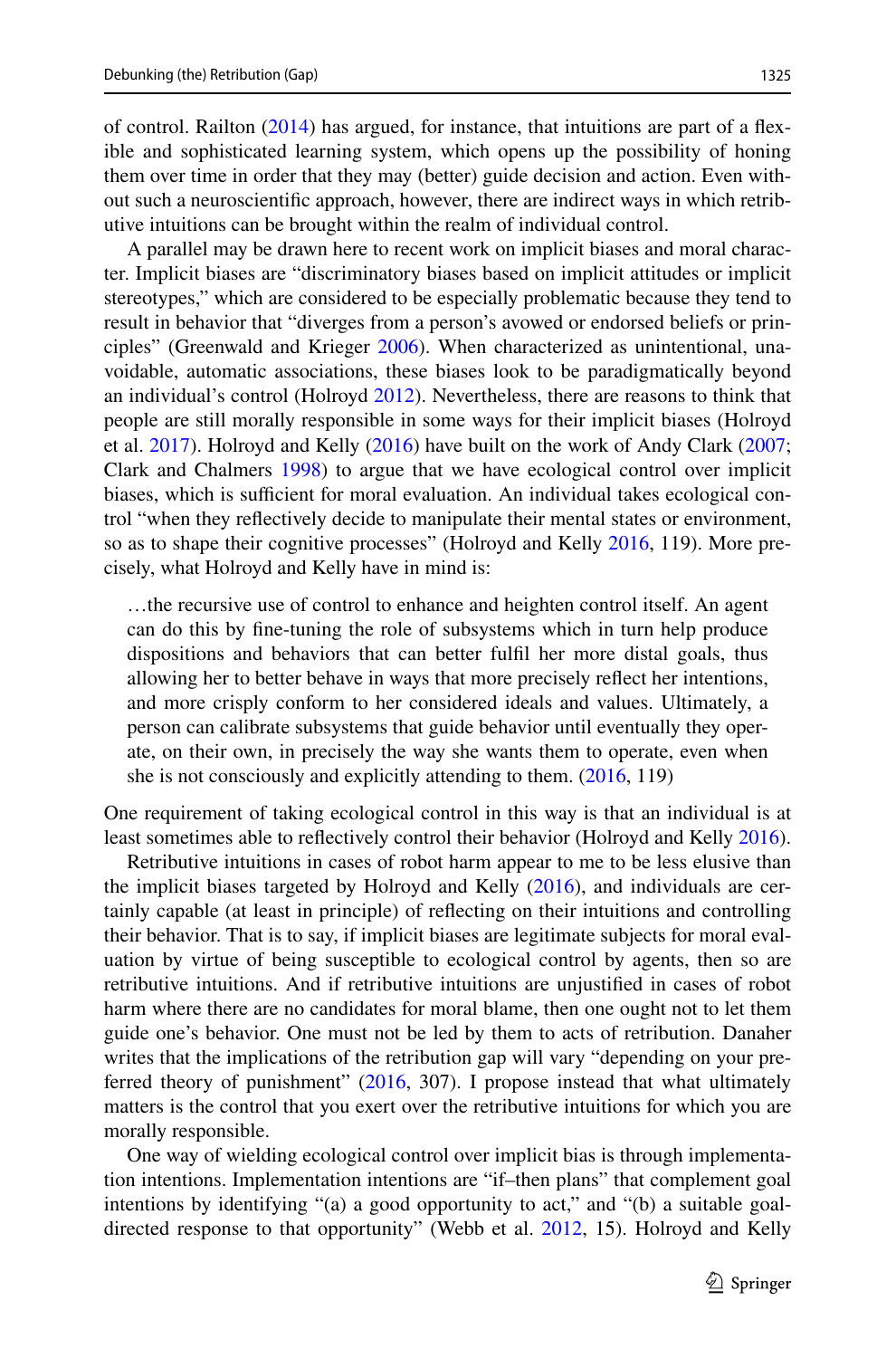ofer the following example of how implementation intentions can be used to overcome an implicit bias: "[A]n individual seeking to exert control over her implicit biases might deliberately repeat to herself, 'If I see a Black face, I will think 'safe',' practicing this line of thought enough that it becomes routine and automatic, thus defeating her implicit racial bias" [\(2016](#page-12-16), 122).

In the case of retributive intuitions, this approach might go as follows. The goal intention should be to disregard retributive intuitions in cases of robot harms without targets for blame. To this end, an individual might specify:

- (a) "If I learn of robot harm but cannot identify a target for blame..."<sup>[20](#page-11-0)</sup>
- (b) "...then I will think that retribution is not the appropriate response."<sup>[21](#page-11-1)</sup>

Through implementation intentions, a strong link—a new association—may be created between the specifed opportunities and responses, "so that the planned response ensues swiftly and efortlessly (i.e., relatively automatically) when the opportunity is encountered" (Webb et al. [2012,](#page-13-20) 15). This is a practical and feasible way, then, for one to take control over retributive intuitions, and it is my contention that one ought to do so. If retributive intuitions do not justify retribution in cases of robot harm without targets for moral blame, then one must not act on them. $22$  One way to avoid acting on them is to take ecological control of them. Recognizing that this is warranted is an important frst step.

# **Conclusion**

I have argued that the retributivist intuitions underlying the retribution gap are properly understood as deontological intuitions, and I have applied a debunking argument to show that retributive intuitions cannot be used to justify retribution in cases of robot harm without eligible targets for moral blame. The upshot of this has been that, when it comes to robot harm, the most pressing gap in fact arises not between retributive intuitions and unsuccessful attempts to fnd appropriate targets for moral blame (as in Danaher's account), but rather between retributive intuitions and how we act on them. The crucial task thus becomes to determine what we should do in light of the retributive intuitions we experience in cases of robot harm without clear candidates for moral blame. I have drawn a parallel from recent work on implicit biases and moral evaluation to suggest one potential course of action. Just as we should shoulder responsibility for our implicit biases, we ought also to take moral responsibility for our retributive intuitions. By exercising ecological control over

<span id="page-11-0"></span> $20$  This 'if' may be further broken down into an 'if' and a 'then': "If I learn of robot harm... then I will try to identify a target for blame." Subsequently, "If I cannot identify a target..." will complete the sequence.

<span id="page-11-1"></span><sup>&</sup>lt;sup>21</sup> This is just one example of an if-then plan; it may be formulated in different ways and for different situations, as long as it reinforces the relevant overarching goal intention.

<span id="page-11-2"></span> $22$  Retribution may still be justified in other ways, as I have previously pointed out; just not on the basis of retributive intuitions in these cases.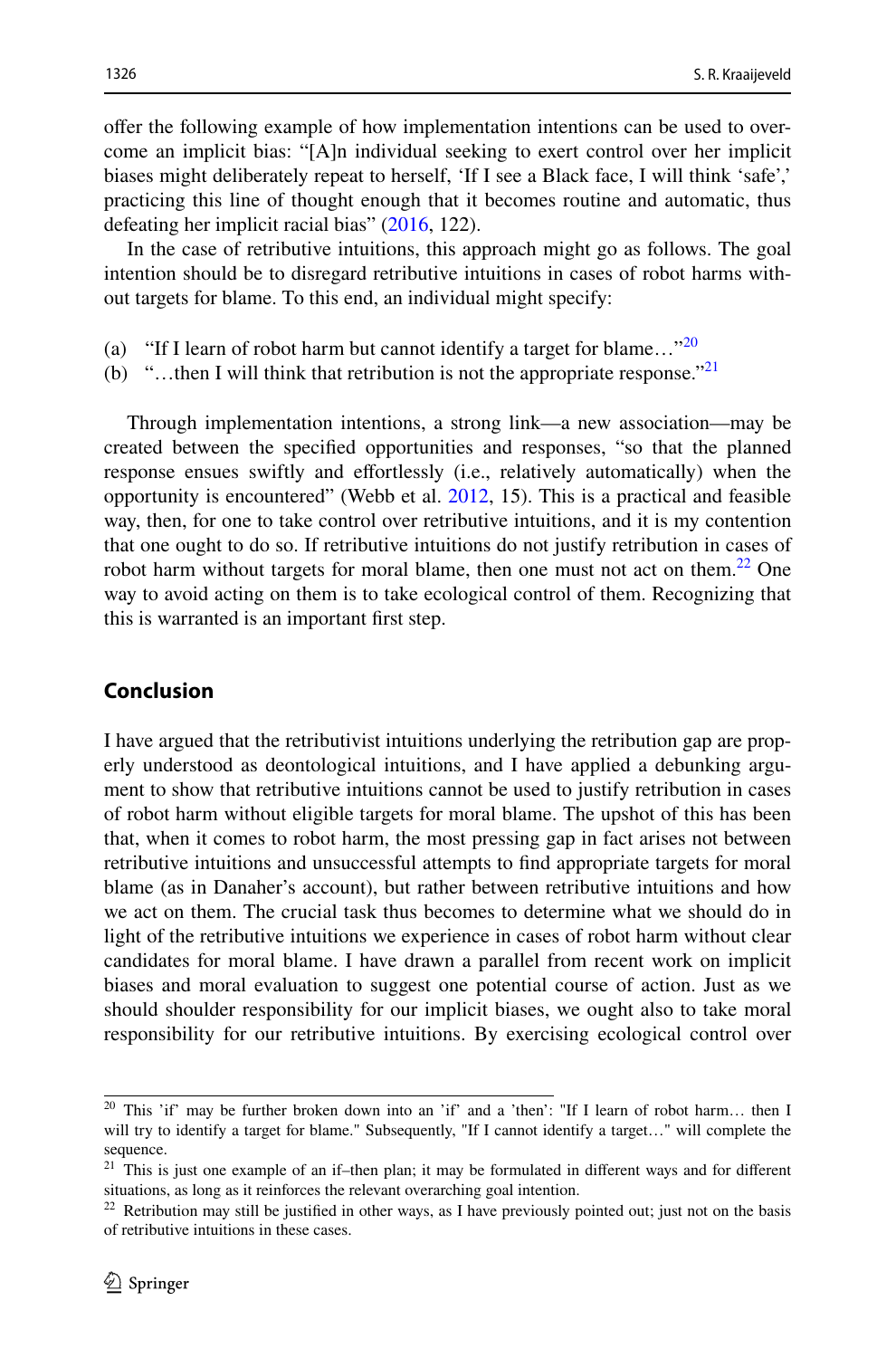them and forming implementation intentions, for instance, we can and must ensure that we do not engage in retribution on the basis of these unjustifed intuitions.

I hope that there will be no more cases like Elaine Herzberg's. Should similar events transpire in the future—that is, should robots with high degrees of autonomy cause harm—then retribution might be a morally appropriate response, perhaps even when there are no explicit targets for moral blame. But our retributive intuitions about them will not point us in the right direction.

**Acknowledgements** I would like to thank Sven Nyholm for his thoughtful comments on drafts of this paper.

**Open Access** This article is distributed under the terms of the Creative Commons Attribution 4.0 International License ([http://creativecommons.org/licenses/by/4.0/\)](http://creativecommons.org/licenses/by/4.0/), which permits unrestricted use, distribution, and reproduction in any medium, provided you give appropriate credit to the original author(s) and the source, provide a link to the Creative Commons license, and indicate if changes were made.

### **References**

- <span id="page-12-9"></span>Berker, S. (2009). The normative insignifcance of neuroscience. *Philosophy and Public Afairs, 37*(4), 293–329.
- <span id="page-12-4"></span>Carlsmith, K. M., & Darley, J. M. (2008). Psychological aspects of retributive justice. *Advances in Experimental Social Psychology, 40,* 193–236.
- <span id="page-12-17"></span>Clark, A. (2007). Soft selves and ecological control. In D. Ross, D. Spurrett, H. Kincaid, & G. L. Stephens (Eds.), *Distributed cognition and the will: Individual volition and social context* (pp. 101– 121). Cambridge: The MIT Press.
- <span id="page-12-18"></span>Clark, A., & Chalmers, D. (1998). The extended mind. *Analysis, 58*(1), 7–19.
- <span id="page-12-2"></span>Danaher, J. (2016). Robots, law and the retribution gap. *Ethics and Information Technology, 18,* 299–309.
- <span id="page-12-3"></span>De Jong, R. (2019). The retribution-gap and responsibility-loci related to robots and automated technologies: A reply to nyholm. *Science and Engineering Ethics*. [https://doi.org/10.1007/s11948-019-](https://doi.org/10.1007/s11948-019-00120-4) [00120-4.](https://doi.org/10.1007/s11948-019-00120-4)
- <span id="page-12-8"></span>Greene, J. (2008). The secret joke of Kant's soul. In W. S. Armstrong (Ed.), *Moral psychology, the neuroscience of morality: Emotion, disease, and development* (Vol. 3). Cambridge: MIT Press.
- <span id="page-12-10"></span>Greene, J. (2013). *Moral tribes: Emotion, reason, and the gap between us and them*. New York: Penguin Books.
- <span id="page-12-6"></span>Greene, J., & Cohen, J. (2004). For the law, neuroscience changes nothing and everything. *Philosophical Transactions of the Royal Society London B, 359,* 1775–1785.
- <span id="page-12-13"></span>Greenwald, A. G., & Krieger, L. H. (2006). Implicit bias: Scientifc foundations. *California Law Review, 94*(4), 945–968.
- <span id="page-12-1"></span>Gunkel, D. J. (2017). Mind the gap: Responsible robotics and the problem of responsibility. *Ethics and Information Technology*. <https://doi.org/10.1007/s10676-017-9428-2>.
- <span id="page-12-11"></span>Haidt, J. (2001). The emotional dog and its rational tail. *Psychological Review, 108,* 814–834.
- <span id="page-12-12"></span>Hanna, N. (2018). Hitting retributivism where it hurts. *Criminal Law and Philosophy, 13*(1), 109–127.
- <span id="page-12-0"></span>Hellström, T. (2013). On the moral responsibility of military robots. *Ethics of Information Technology, 15,* 99–107.
- <span id="page-12-14"></span>Holroyd, J. (2012). Responsibility for implicit bias. *Journal of Social Philosophy, 43*(3), 274–306.
- <span id="page-12-16"></span>Holroyd, J., & Kelly, D. (2016). *Implicit bias, character, and control. From personality to virtue: Essays on the philosophy of character* (pp. 106–133). Oxford: Oxford University Press.
- <span id="page-12-15"></span>Holroyd, J., Scaife, R., & Staford, T. (2017). Responsibility for implicit bias. *Philosophy Compass, 12,* 1–13.
- <span id="page-12-5"></span>Jensen, K. (2010). Punishment and spite: The dark side of cooperation. *Philosophical Transactions of the Royal Society B, 365,* 2635–2650.
- <span id="page-12-7"></span>Kahane, G. (2011). Evolutionary debunking arguments. *Noûs, 45*(1), 103–125.